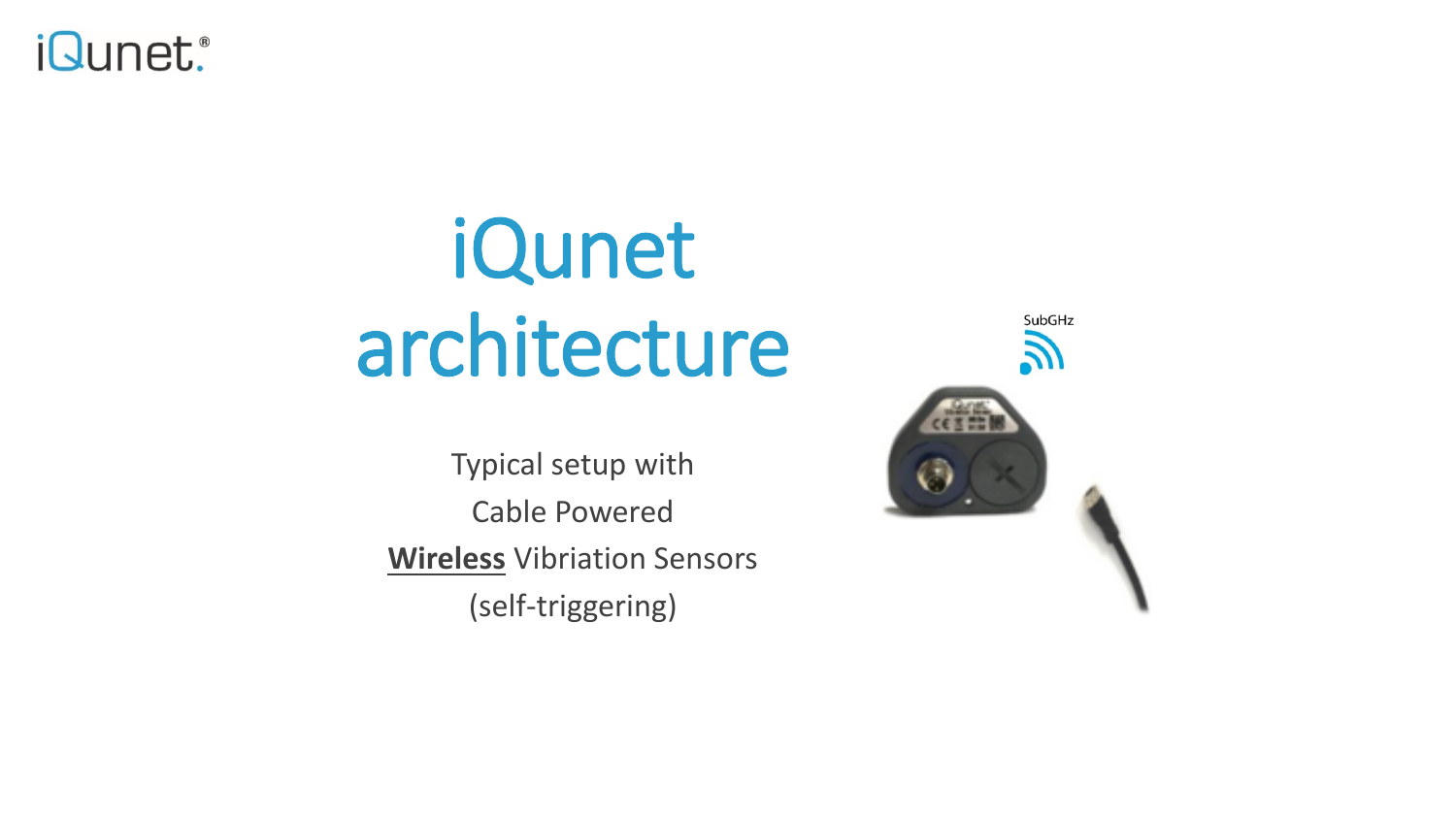## iQunet. Typical Sensor Range and Layout\*



Sensor Base Station (+ iQunet Server)

Sensor Repeater

x Sensor

Possible extensions (Repeaters)

(\*) Radio ranges are indicative. Plant topology like walls, ceiling, metal covers and machines could influence the radio range positive or negative. Mounting of the sensors and sensor network components shall be made according to iQunet instructions.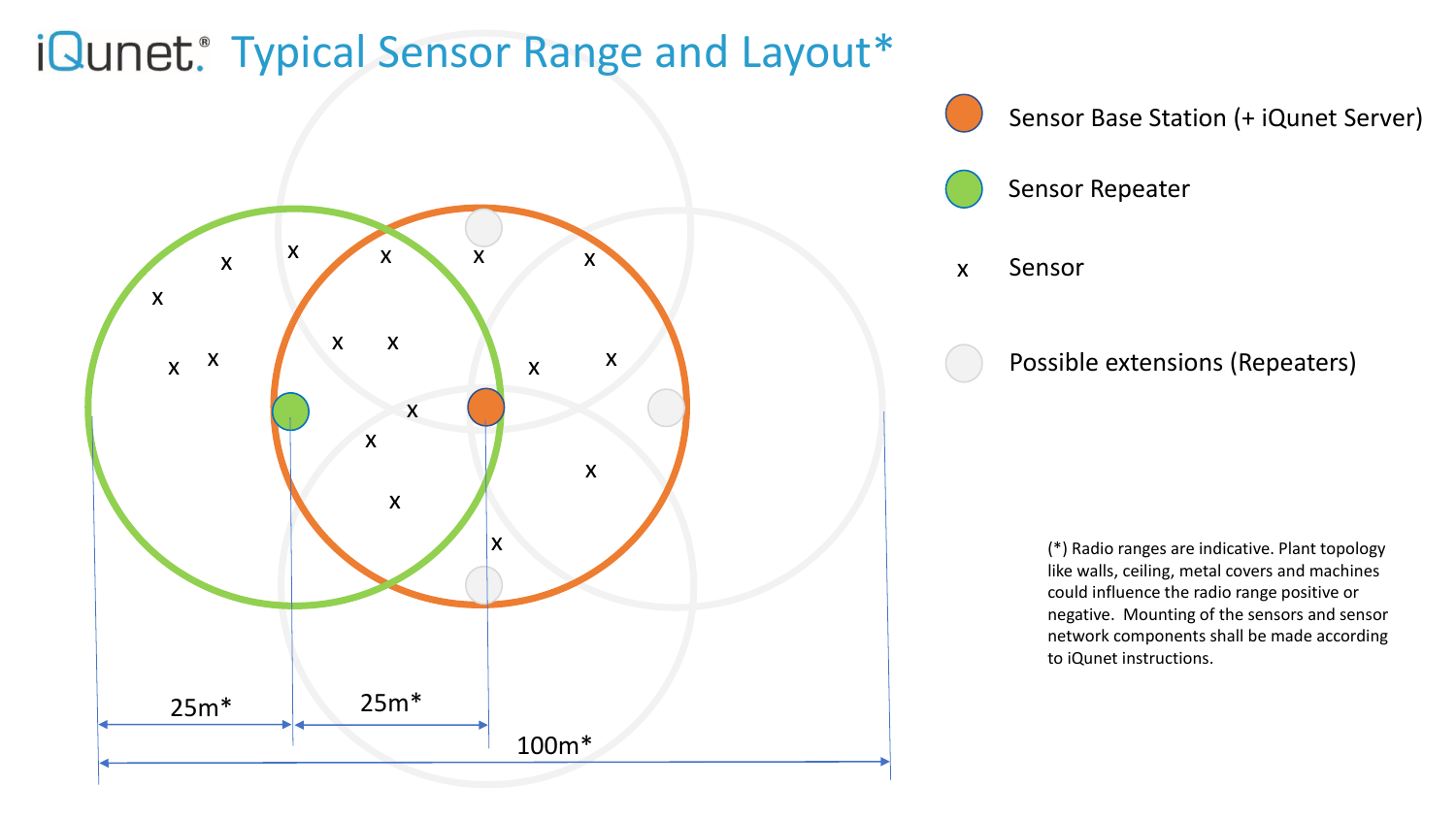